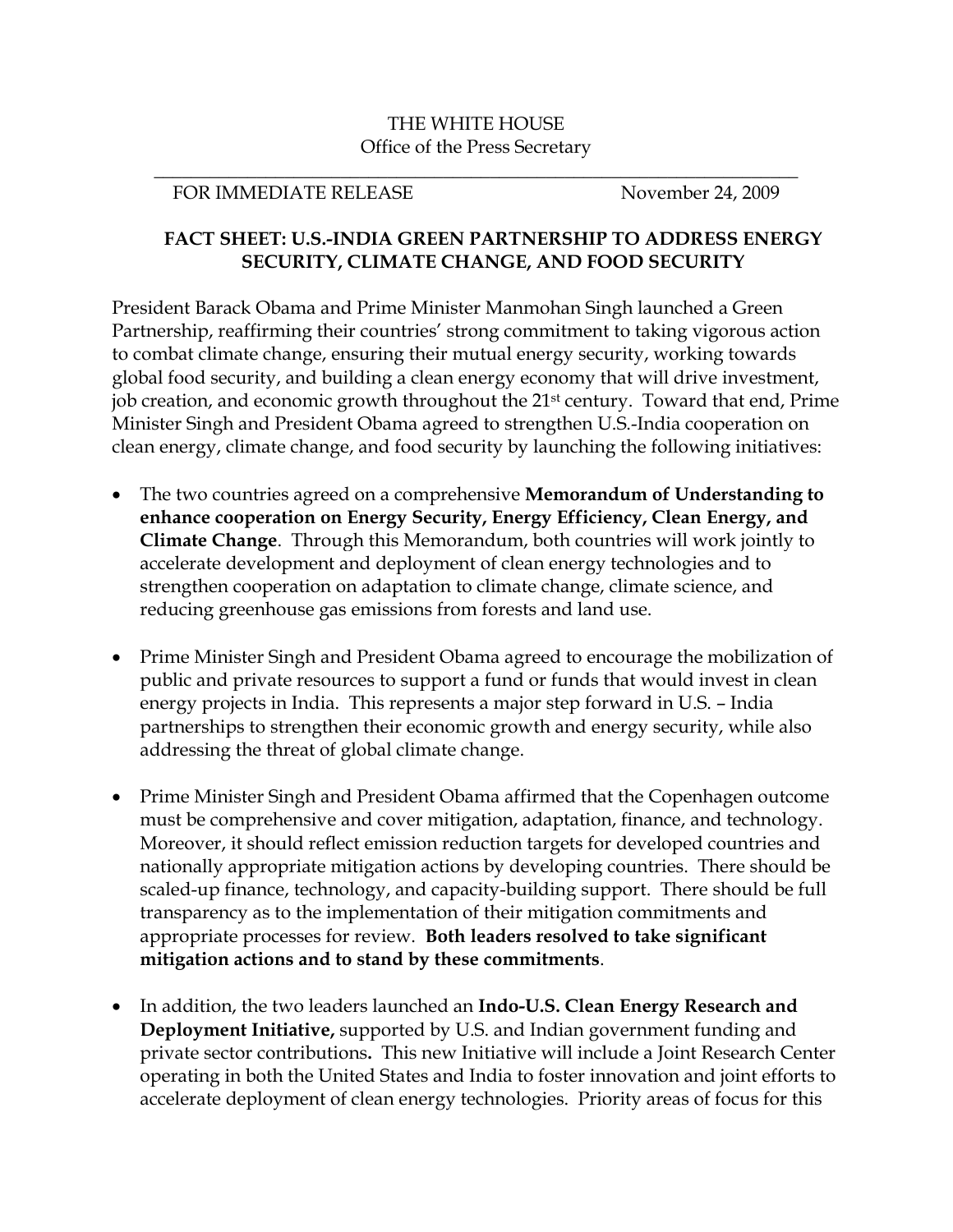Initiative may include: energy efficiency, smart grid, second-generation biofuels, and clean coal technologies including carbon capture and storage; solar energy and energy efficient building and advanced battery technologies; and sustainable transportation, wind energy, and micro-hydro power. The Initiative will allow the two governments to leverage expertise from both countries including government, private industry, and higher education to accelerate the development and deployment of new clean energy technologies. The Initiative will facilitate joint research, scientific exchanges, and sharing of proven innovation and deployment policies.

- The Initiative's work will be complemented by two **Memoranda of Understanding (MOUs) on Solar Energy and Wind Energy**. Through the MOU on Solar Energy, the U.S. National Renewable Energy Lab (NREL) will partner with India's Solar Energy Centre to develop a comprehensive nation-wide map of solar energy potential. More than two dozen U.S. and Indian cities will partner to jointly advance solar energy deployment. The MOU on Wind Energy between NREL and India's Centre for Wind Energy Technology will focus in particular on supporting efforts to develop a low-wind speed turbine technology program.
- The U.S. and India will increase cooperation on **unconventional natural gas** including on coal bed methane, natural gas hydrates, and shale gas. The two countries will also work to reduce emissions from land use, including deforestation, forest degradation, enhanced sequestration, and sustainable management of forests.
- Working with India's Ministry of Environment and Forests, the **U.S. Environmental Protection Agency will provide technical support for Indian efforts to establish an National Environmental Protection Authority** focused on creating a more effective system of environmental governance, regulation and enforcement.
- They agreed to launch a new Agriculture Dialogue and agreed on a **Memorandum of Understanding on Agricultural Cooperation and Food Security** that will set a pathway to robust cooperation between the governments in crop forecasting, management and market information; regional and global food security; science, technology, and education; nutrition; and expanding private sector investment in agriculture.
- In support of food security and climate change objectives, the U.S. National Oceanic and Atmospheric Administration will work with India's Ministry of Earth Sciences **to more accurately forecast monsoons**, and thereby reduce risks associated with climate change and to develop early warning systems to protect people and crops from the adverse effects of extreme weather.
- In support of these and other initiatives, including continuing cooperation on nuclear power, Prime Minister Singh and President Obama agreed the Governments